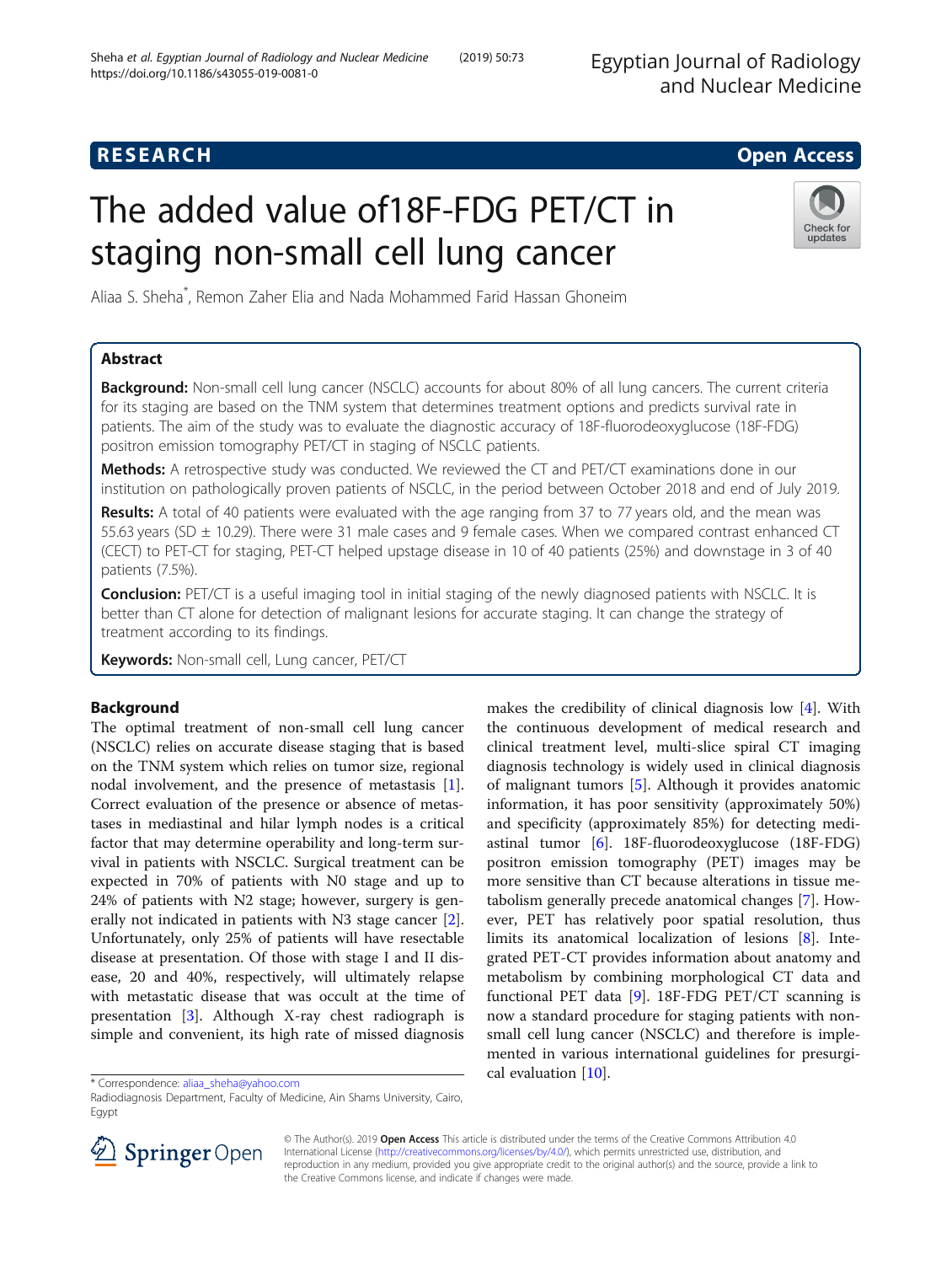#### Aim of work

The aim of the study is to evaluate the diagnostic accuracy of 18F-FDG PET/CT in staging of NSCLC patients.

#### Methods

This retrospective study included a total of 40 patients pathologically proven to have NSCLC at Radiology Department in our institution from October 2018 till July 2019. The CT and PET/CT studies of 50 patients with pathologically proven NSCLC were reviewed. Both sexes were included with no age predilection. Ten patients were excluded because they were on chemotherapy with no pretreatment studies were found in our records. The institutional review board waived the requirement for informed patient consent.

#### Study procedures

In our institution, specific information is required for optimal interpretation of CECT and FDG PET/CT images, such as clinical history; results of previous imaging studies; history of surgery, chemotherapy, or radiation therapy; and the presence of a central venous or drainage catheter. The patients fasted for at least 4–6 h before the study, but drank water to maintain good hydration. The fasting blood glucose level was measured prior to 18F FDG injection, with the preferred level being lower than 200 mg/dl.

#### **Technique**

While resting on a reclining chair, the patients received (0.8 mCi/10 kg) of 18F-FDG intravenously and were asked to drink water with no excessive movement or talking. The imaging sequences were taken 45–60 min after tracer injection. All patients were positioned on the imaging table with their arms up. After determining the imaging field (base of skull to mid thighs) with an initial scout scan, CT acquisition with intravenous contrast material (Ultravist) (1–2 ml/kg) was performed (28–30 mAs; 120 Kv; slice thickness 5 mm). The CT scan was followed by the PET emission scan. Interpretation of the CECT was done first by two independent readers, and the interpretation of PET/CT was done after the CT and comparison of the results was done. Discrepancies between the readers were resolved by consensus. The cases were staged according to the TNM staging. (Table [1\)](#page-2-0) [\[11](#page-7-0)].

### Statistical analysis

Data was analyzed statistically and entered to the Statistical Package for Social Science (IBM SPSS) version 23, and all the results were tabulated, presented graphically, and will be interpreted and discussed.

#### Results

A total of 40 patients who were pathologically proven to have NSCLC were included in the study. There were 31 male cases (77.5 %) and 9 female cases (22.5 %). Histological types are 21 cases (52.5%) of adenocarcinoma, 12 cases (30%) of squamous cell carcinoma, and 7 cases (17.5%) of large cell carcinoma.

All 40 patients underwent baseline contrast-enhanced CT (CECT) and PET-CT for staging. When we compared CECT against PET-CT for staging, PET-CT helped in upstaging the disease in 10 out of 40 patients (25%) and downstaging disease in only 3 patients (7.5 %). The staging was not changed in 27 cases (67.5%).

Comparison of CECT and PET-CT was done. Table [2](#page-3-0) presents the local extension of tumors (T stage) by CT versus PET-CT. Lymph node involvement by the tumors (N stage) is illustrated in Table [3.](#page-3-0) The M stage of the tumors is shown in Table [4.](#page-4-0)

In this study, stages I-A to III-A of the disease were considered as operable cases and stages III-B and IV were considered as inoperable cases. This means that PET-CT converted 2 cases from being inoperable to being operable (one case from IVA to IB, the other case from IIIB to IIB) and converted three patients from being operable by CT to being inoperable by PET/CT (two cases from IIIA to IVA and IVB and the last case from IIIA to IIIB). This indicates that PET-CT changed the plan of treatment in 5 patients.

#### **Discussion**

Correct staging of lung cancer is important because the treatment options and prognosis differ significantly according to stage. Understanding the advantages and disadvantages of the available methods for staging NSCLC is crucial to decision-making [[10\]](#page-7-0).

#### According to T staging

As regards chest wall and mediastinal invasion, in the current study, there was no mismatch between CT and PET –CT. This disagrees with Lardinois et al. [[12](#page-7-0)] and De Wever et al. [\[13\]](#page-7-0) who concluded that integrated PET/CT correctly predicted the T staging in patients with NSCLC in 86% of cases versus 68% with CT.

However, in this study, PET/CT allowed better discrimination between the tumor and the surrounding consolidative changes. This agrees with the study by De Wever et al. [\[13\]](#page-7-0) who stated that PET/CT more accurately determined the T designation compared with CT alone. One of the advantages of PET/CT is in differentiating central tumors from post obstructive atelectasis because the tumor will often have increased FDG uptake compared with an atelectatic lung.

Regarding ipsilateral pulmonary nodules, this study revealed a mismatch between CT and PET-CT, with CT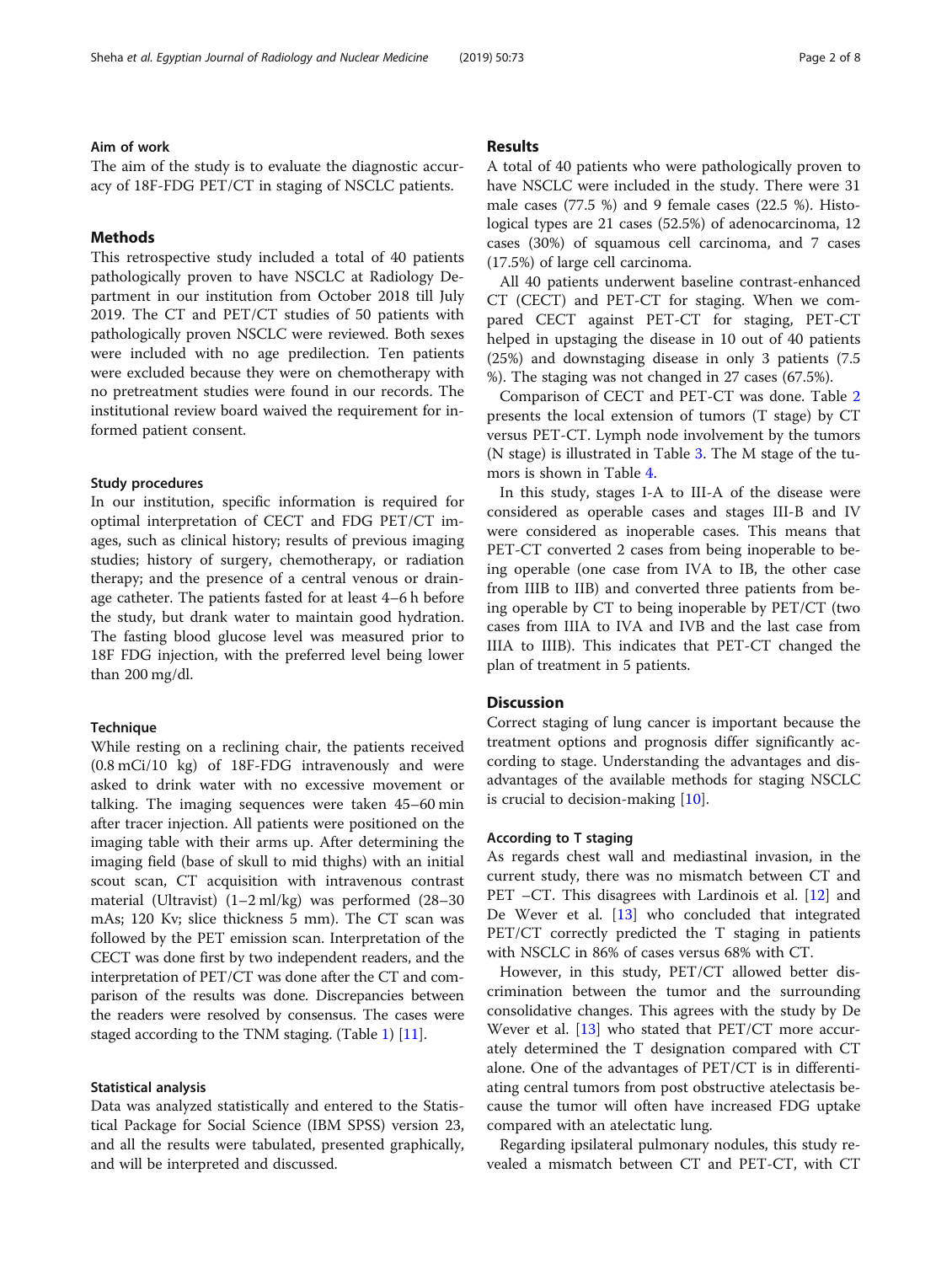| Category or stage Descriptor |                                                                                                                                                                                                          | 5-year survival rate (%) |
|------------------------------|----------------------------------------------------------------------------------------------------------------------------------------------------------------------------------------------------------|--------------------------|
| T category                   |                                                                                                                                                                                                          |                          |
| TX                           | Tumor in sputum and/or bronchial washings, not assessed at imaging or bronchoscopy                                                                                                                       |                          |
| T0                           | No evidence of primary tumor                                                                                                                                                                             |                          |
| Tis                          | Carcinoma in situ                                                                                                                                                                                        |                          |
| T1                           | $\leq$ 3 cm in longest axis                                                                                                                                                                              |                          |
| $T1a$ (mi)                   | Minimally invasive adenocarcinoma                                                                                                                                                                        |                          |
| T1a                          | $\leq$ 1 cm in the longest axis                                                                                                                                                                          | 92                       |
| T1b                          | $> 1$ to $\leq$ 2 cm in the longest axis                                                                                                                                                                 | 83                       |
| T1c                          | $> 2$ to $\leq 3$ cm in the longest axis                                                                                                                                                                 | 76                       |
| T2                           | $>$ 3 to $\leq$ 5 cm in the longest axis; involves the main bronchus, visceral pleura, or atelectasis or obstructive<br>pneumonitis extending to the hilum                                               | 67                       |
| T2a                          | $>$ 3 to $\leq$ 4 cm in the longest axis                                                                                                                                                                 | 67                       |
| T2b                          | $>$ 4 to $\leq$ 5 cm in the longest axis                                                                                                                                                                 | 60                       |
| T3                           | $> 5$ to $\leq$ 7 cm in the longest axis; invades the chest wall, phrenic nerve, or parietal peri-cardium; or nod-<br>ule in the same lobe as the primary tumor                                          | 52                       |
| T4                           | > 7 cm in the longest axis; invades the diaphragm, mediastinum, carina, trachea, heart, great vessels,<br>recurrent laryngeal nerve, esophagus, or vertebral body; nodule in different ipsilateral lobes | 38                       |
| N category                   |                                                                                                                                                                                                          |                          |
| N0                           | No regional nodal metastases                                                                                                                                                                             | 75                       |
| N1                           | Metastasis in ipsilateral peribronchial or hilar nodes or intrapulmonary nodes                                                                                                                           | 49                       |
| N <sub>2</sub>               | Metastasis in ipsilateral mediastinal nodes or subcarinal nodes                                                                                                                                          | 36                       |
| N3                           | Metastasis in contralateral mediastinal, contralateral hilar, ipsilateral or contralateral scalene, or<br>supraclavicular nodes                                                                          | 20                       |
| M category                   |                                                                                                                                                                                                          |                          |
| M0                           | No distant metastasis                                                                                                                                                                                    |                          |
| M1a                          | Tumor nodule in contralateral lung; tumor with pleural or pericardial nodules or malignant pleural or<br>pericardial effusion                                                                            | 11.4                     |
| M1b                          | Solitary single-organ extrathoracic metastasis                                                                                                                                                           | 11.4                     |
| M1c                          | Multiple extrathoracic metastases in one or multiple organs                                                                                                                                              | 6.3                      |
| Stage group                  |                                                                                                                                                                                                          |                          |
| Stage IA1                    | T1a(mi)N0 M0, T1aN0M0                                                                                                                                                                                    | 92                       |
| Stage IA2                    | T1bN0M0                                                                                                                                                                                                  | 83                       |
| Stage IA3                    | T1cN0M0                                                                                                                                                                                                  | 77                       |
| Stage IB                     | T2aN0M0                                                                                                                                                                                                  | 68                       |
| Stage IIA                    | T2bN0M0                                                                                                                                                                                                  | 60                       |
| Stage IIB                    | T1aN1M0, T1bN1M0, T1cN1M0, T2aN1M0, T2bN1M0, T3N0M0                                                                                                                                                      | 53                       |
| Stage IIIA                   | T1aN2M0, T1bN2M0, T1cN2M0, T2aN2M0, T2bN2M0, T3N1M0, T4 N0 M0,T4N1M0                                                                                                                                     | 36                       |
| Stage IIIB                   | T1aN3M0, T1bN3M0, T1cN3M0, T2aN3M0, T2bN3M0, T3N2M0, T4N2M0                                                                                                                                              | 26                       |
| Stage IIIC                   | T3N3M0, T4N3M0                                                                                                                                                                                           | 13                       |
| Stage IVA                    | Any T, any N, M1a; any T, any N, M1b                                                                                                                                                                     | 10                       |
| Stage IVB                    | Any T, any N, M1c                                                                                                                                                                                        | 0                        |

<span id="page-2-0"></span>Table 1 Eighth edition of TNM staging of lung cancer [[11](#page-7-0)]

having false positive results in 9 cases. This caused PET-CT to downstage some patients. This is in keeping with the studies by Yi et al. [\[14\]](#page-7-0) and Halley et al. [[15](#page-7-0)],who concluded that PET-CT showed high sensitivity and specificity in differentiating benign from malignant pulmonary nodules more than 1 cm. It is also concordant with the study by Acker and Burrell [\[16\]](#page-7-0) who stated that patients with negative (i.e. No FDG uptake) PET-CT nodules only need a follow-up. Among the cases downstaged with PET-CT, in only 1 case, the overall stage was changed and the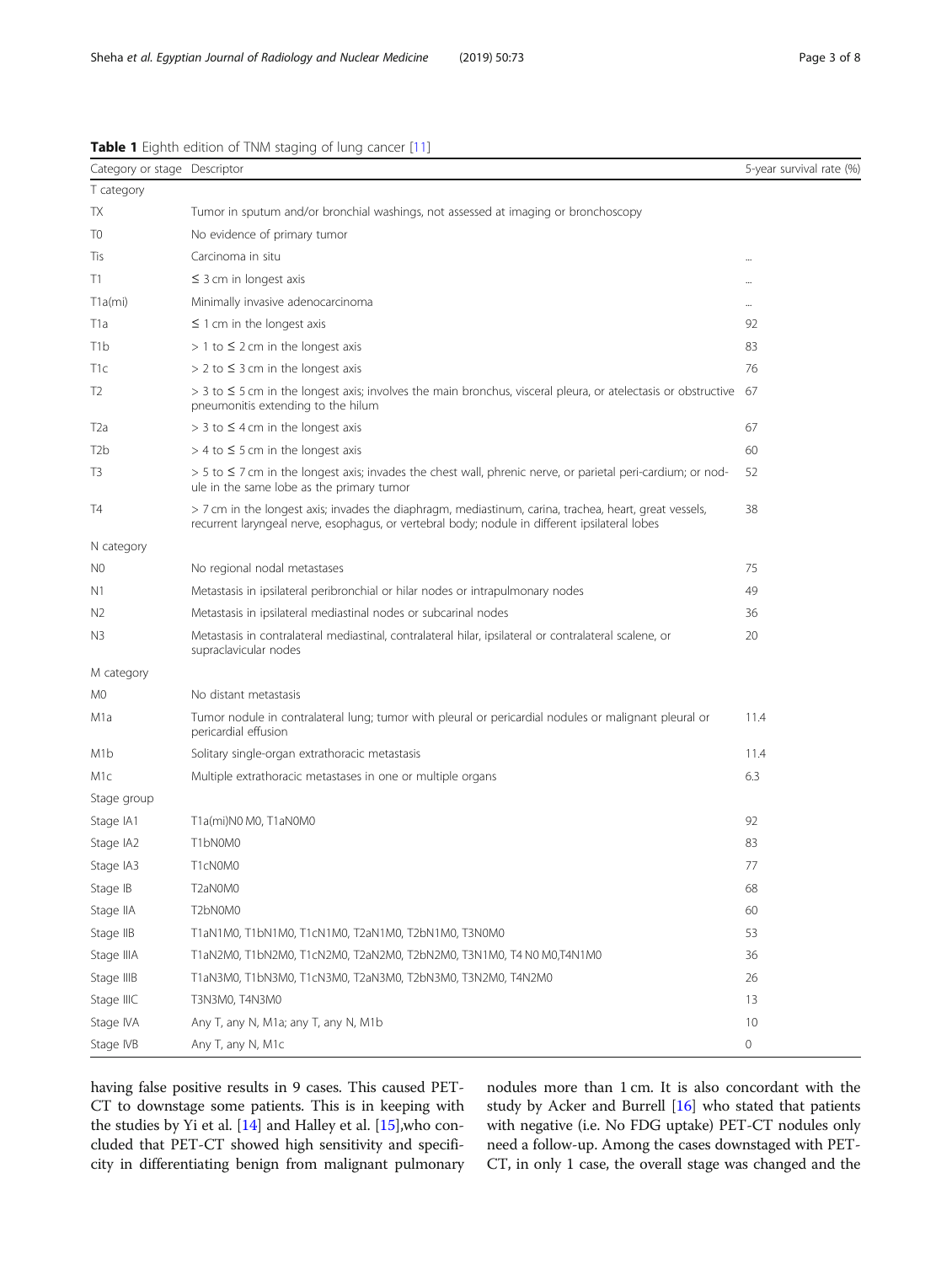|                                    |          | L I          |       | PET          |       |       | Ρ.     | Kappa aggr. 95% Cl         |
|------------------------------------|----------|--------------|-------|--------------|-------|-------|--------|----------------------------|
|                                    |          | No.          | %     | No.          | %     | diff. | agree. |                            |
| Chest wall invasion                | Positive | 4            | 10.0  | 4            | 10.0  | 1.000 | 0.000  | 1.000 (1.000 to 1.000)     |
|                                    | Negative | 36           | 90.0  | 36           | 90.0  |       |        |                            |
| Mediastinal invasion               | Positive | 14           | 35.0  | 14           | 35.0  | 1.000 | 0.000  | 1.000 (1.000 to 1.000)     |
|                                    | Negative | 26           | 65.0  | 26           | 65.0  |       |        |                            |
| Ipsilateral pulmonary nodules      | Positive | 18           | 45.0  | 9            | 22.5  | 0.033 | 0.000  | 0.524 (0.283 to 0.765)     |
|                                    | Negative | 22           | 55.0  | 31           | 77.5  |       |        |                            |
| Diaphragmatic invasion             | Positive | $\mathbf{0}$ | 0.0   | $\mathbf{0}$ | 0.0   | 1.000 | 0.000  |                            |
|                                    | Negative | 40           | 100.0 | 40           | 100.0 |       |        |                            |
| Recurrent laryngeal nerve invasion | Positive |              | 2.5   | 4            | 10.0  | 0.166 | 0.002  | $0.375$ (- 0.156 to 0.906) |
|                                    | Negative | 39           | 97.5  | 36           | 90.0  |       |        |                            |
| Pleural invasion                   | Positive | 3            | 7.5   | 5            | 12.5  | 0.456 | 0.000  | 0.724 (0.366 to 1.000)     |
|                                    | Negative | 37           | 92.5  | 35           | 87.5  |       |        |                            |

<span id="page-3-0"></span>Table 2 Showing local extension of the tumor by CT versus PET-CT

patient became operable. In the remaining 8 cases, the overall stage was the same due to nodal and distant metastasis.

A study by Ma C et al. [[17\]](#page-7-0) reported the ability of PET-CT to detect recurrent laryngeal nerve invasion and to clarify the cause of associated hoarseness of voice in lung cancer patients. This is concordant with the current study, where PET-CT detected 4 cases of recurrent laryngeal nerve invasion, but CT detected only one case. However, on retrospective pattern, the invasion could be detected by CT. At FDG PET/CT, unilateral vocal cord paralysis appeared as asymmetric increased uptake in the normal cord due to compensation by and hypertrophy of the non-paralyzed muscles (Fig. [1](#page-4-0)). On retrospective analysis of the CT, vocal cord paralysis was demonstrated as ipsilateral

piriform sinus dilatation and medial rotation and thickening of the aryepiglottic fold.

Regarding the 3 cases of recurrent laryngeal nerve paralysis upstaged by PET-CT, their overall stage remained the same, due to nodal and distant metastasis in two cases. The remaining one showed no change and was staged as T4 according to tumor size.

#### According to N staging

Accurate mediastinal lymph node staging is particularly important, as in many cases, the status of these nodes will determine whether surgical resection of lung cancer is possible [[18](#page-7-0)].

This study agrees with Darling et al. [\[19](#page-7-0)] and Perigaud et al. [[20\]](#page-7-0) that PET-CT is a valuable tool in mediastinal lymph node staging but it should be considered as a

Table 3 Showing the sites of lymph node groups involvement in CT versus PET-CT

|                           |          | CT             |      | PET |      |       | Ρ.     | Kappa                      |
|---------------------------|----------|----------------|------|-----|------|-------|--------|----------------------------|
|                           |          | No.            | %    | No. | $\%$ | diff. | agree. |                            |
| Ipsilateral hilar         | Positive | 11             | 27.5 | 23  | 57.5 | 0.007 | 0.001  | 0.438 (0.218 to 0.658)     |
|                           | Negative | 29             | 72.5 | 17  | 42.5 |       |        |                            |
| Ipsilateral mediastinal   | Positive | 23             | 57.5 | 28  | 70.0 | 0.245 | 0.006  | 0.415 (0.135 to 0.695)     |
|                           | Negative | 17             | 42.5 | 12  | 30.0 |       |        |                            |
| Subcarinal                | Positive | 5              | 12.5 | 15  | 37.5 | 0.010 | 0.902  | $0.015$ (- 0.232 to 0.262) |
|                           | Negative | 35             | 87.5 | 25  | 62.5 |       |        |                            |
| Contralateral hilar       | Positive | $\overline{2}$ | 5.0  | 7   | 17.5 | 0.077 | 0.002  | 0.398 (0.00334 to 0.792)   |
|                           | Negative | 38             | 95.0 | 33  | 82.5 |       |        |                            |
| Contralateral mediastinal | Positive | 4              | 10.0 | 7   | 17.5 | 0.330 | 0.000  | 0.688 (0.364 to 1.000)     |
|                           | Negative | 36             | 90.0 | 33  | 82.5 |       |        |                            |
| Supraclavicular           | Positive | 3              | 7.5  | 5   | 12.5 | 0.456 | 0.003  | 0.448 (0.000459 to 0.896)  |
|                           | Negative | 37             | 92.5 | 35  | 87.5 |       |        |                            |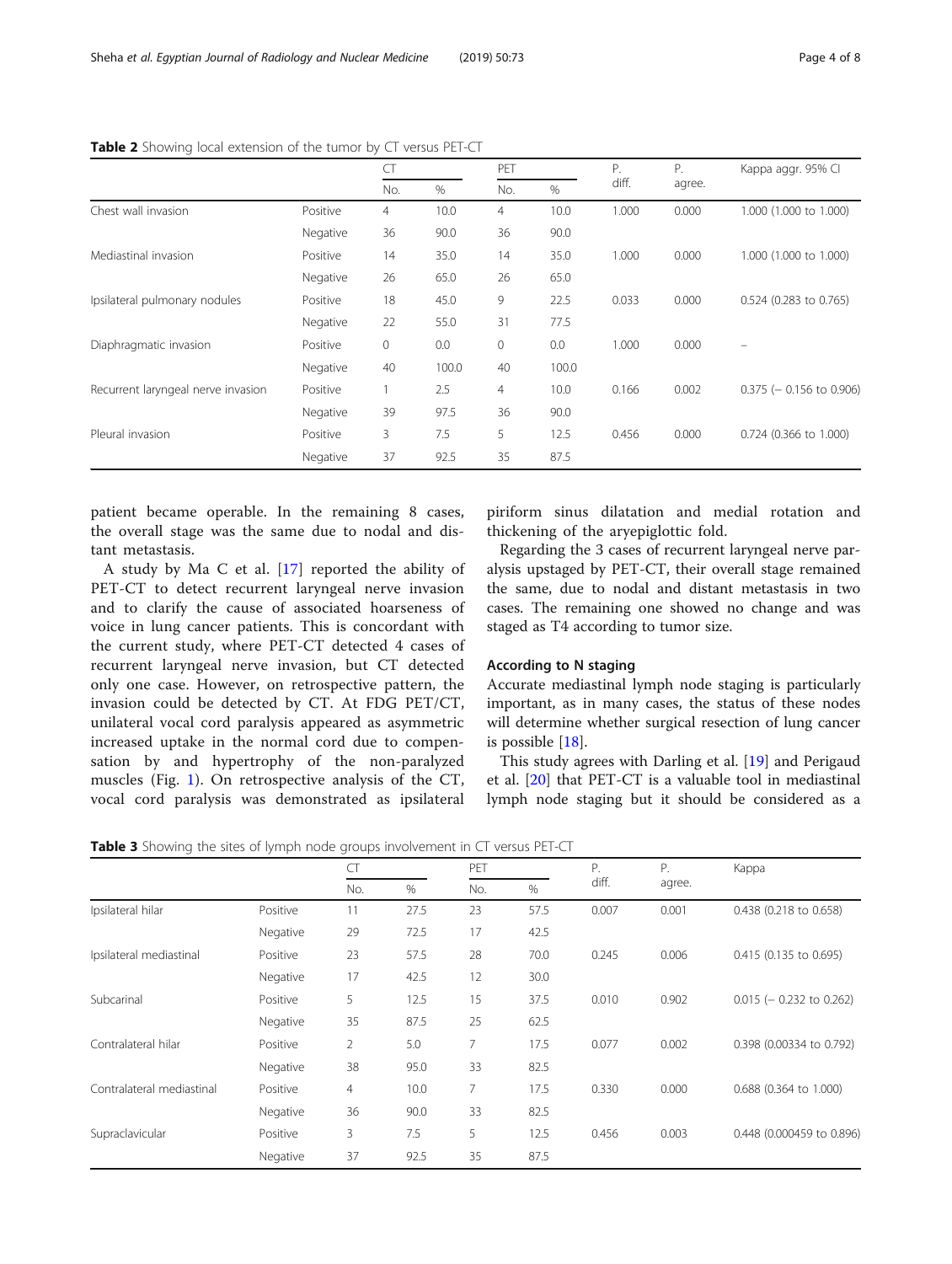|                      |          | CT  |      | PET |      | Ρ.    | Ρ.     | Kappa                       |
|----------------------|----------|-----|------|-----|------|-------|--------|-----------------------------|
|                      |          | No. | $\%$ | No. | $\%$ | diff. | agree. |                             |
| Contalateral nodules | Positive | 9   | 22.5 | 3   | 7.5  | 0.060 | 0.001  | 0.437 (0.0932 to 0.780)     |
|                      | Negative | 31  | 77.5 | 37  | 92.5 |       |        |                             |
| Pleural effusion     | Positive | 10  | 25.0 | 3   | 7.5  | 0.034 | 0.083  | $0.217$ (- 0.0999 to 0.535) |
|                      | Negative | 30  | 75.0 | 37  | 92.5 |       |        |                             |
| Liver mets           | Positive | 7   | 17.5 | 5   | 12.5 | 0.531 | 0.000  | 0.805 (0.546 to 1.000)      |
|                      | Negative | 33  | 82.5 | 35  | 87.5 |       |        |                             |
| Adrenal mets         | Positive | 3   | 7.5  | 4   | 10.0 | 0.692 | 0.000  | 0.844 (0.545 to 1.000)      |
|                      | Negative | 37  | 92.5 | 36  | 90.0 |       |        |                             |
| Bone mets            | Positive | 7   | 17.5 | 13  | 32.5 | 0.121 | 0.000  | 0.612 (0.348 to 0.876)      |
|                      | Negative | 33  | 82.5 | 27  | 67.5 |       |        |                             |
| Intramuscular mets   | Positive | 1.  | 2.5  | 4   | 10.0 | 0.166 | 0.002  | $0.375$ (- 0.156 to 0.906)  |
|                      | Negative | 39  | 97.5 | 36  | 90.0 |       |        |                             |
| Brain mets           | Positive | 2   | 5.0  | 2   | 5.0  | 1.000 | 0.000  | 1.000 (1.000 to 1.000)      |
|                      | Negative | 38  | 95.0 | 38  | 95.0 |       |        |                             |
| Abdominal LNs        | Positive | 3   | 7.5  | 7   | 17.5 | 0.176 | 0.000  | 0.553 (0.181 to 0.925)      |
|                      | Negative | 37  | 92.5 | 33  | 82.5 |       |        |                             |
| Pancreatic mets      | Positive |     | 2.5  | 1   | 2.5  | 1.000 | 0.000  | 1.000 (1.000 to 1.000)      |
|                      | Negative | 39  | 97.5 | 39  | 97.5 |       |        |                             |

<span id="page-4-0"></span>Table 4 Showing the sites of distant metastases by CT versus PET-CT

good negative modality and when positive mediastinal lymph nodes are detected, invasive mediastinal staging must be performed. Multiple studies Wever et al. [[21](#page-7-0)], Lardinois et al.  $[12]$  $[12]$  $[12]$ , Jeon et al.  $[22]$  $[22]$ , Liu et al.  $[23]$  $[23]$ , and Yang et al. [[24](#page-7-0)] reported that PET-CT is more accurate than PET or CT alone in mediastinal lymph node staging.

In the current study, PET-CT upstaged 2 cases with ipsilateral hilar LNs, 4 cases with ipsilateral mediastinal LNs, 3 cases with contralateral LNs (Fig. [2\)](#page-5-0) and 1 case with supraclavicular LNs. It downstaged 3 cases with ipsilateral mediastinal LNs. In each group, there were cases with no overall change in stage due to other findings.

#### According to M staging

Regarding contralateral pulmonary nodules detected only by CT, all the six cases showed no change in overall staging and were still staged as M1c due to the presence of distant metastasis.

Pleural effusions are common in patients with NSCLC. Many of these pleural effusions are benign and may represent benign reactive fluid collections that do not preclude curative surgery. Thus, it is important to accurately differentiate benign from malignant effusion [\[25\]](#page-7-0).

This study agrees with Schaffler et al. [[26](#page-7-0)] who reported that that PET-CT is a good tool for differentiation between benign and malignant pleural effusion. In

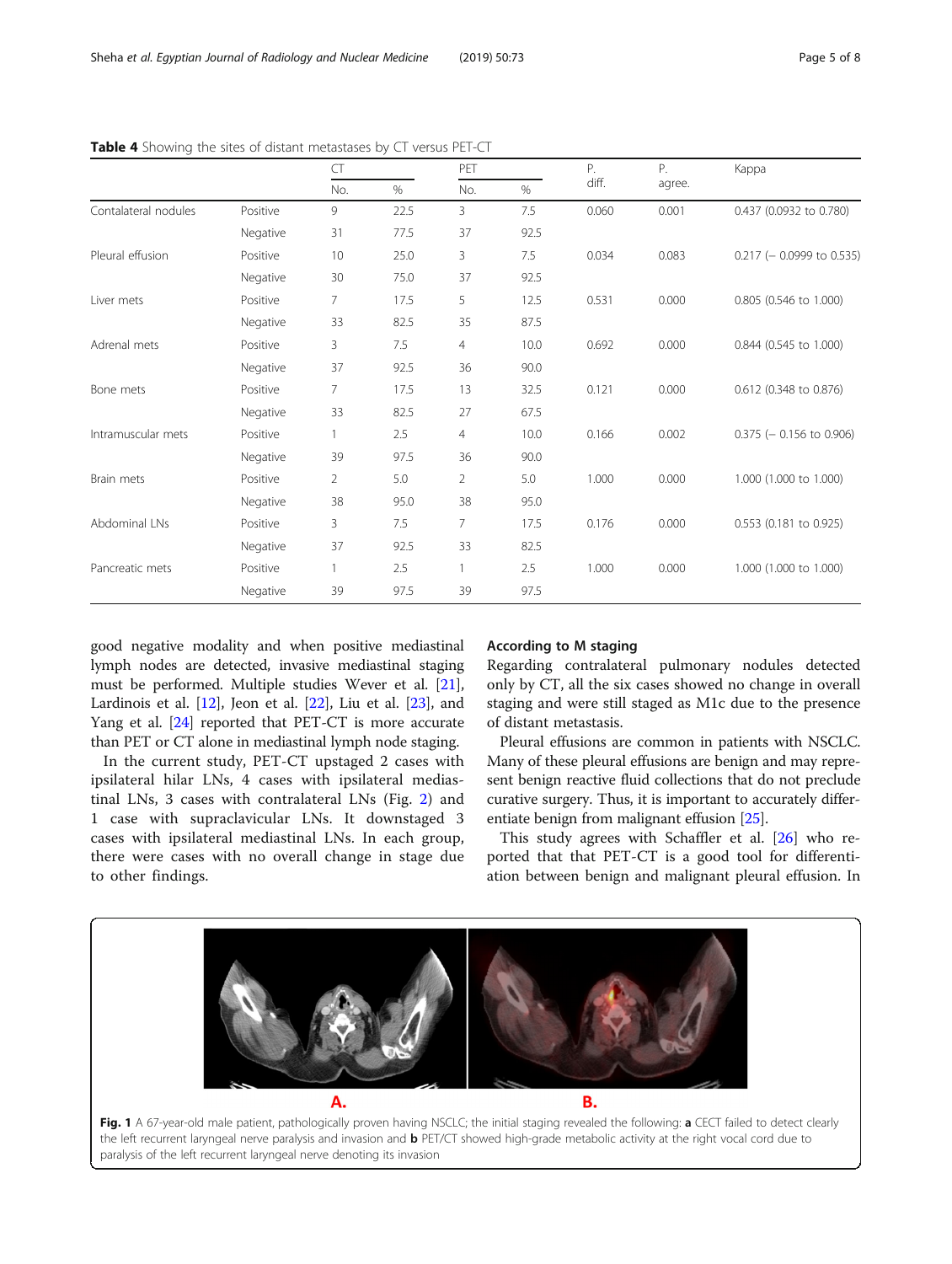<span id="page-5-0"></span>

this study, PET/CT downstaged only one case from M1a to M0 as the pleural effusion was not FDG avid, while the remaining cases showed no change in M stage due to the presence of distant metastasis.

In routine clinical practice, CT remains the standard imaging technique for the liver. The use of PET is mainly to provide additional information for the differentiation of hepatic lesions that are indeterminate on conventional imaging [[27\]](#page-7-0).

This study agrees with Stroobants [\[27\]](#page-7-0) that PET-CT provides additional information for the characterization of hepatic lesions detected by CT. PET/CT led to downstaging of two cases, one of them was downstaged from M1b to M0 and from IVA to IB rendering the patient operable, yet the bad general condition of the patient precluded surgery. The other case was downstaged from M1b to M1a, but the overall stage was not changed (IVA) due to the associated contralateral pulmonary nodules.

Regarding adrenal metastasis, Fangfang and Hong [[28](#page-7-0)] showed that in patients with NSCLC, many solitary adrenal masses were not malignant. So, it is very critical to distinguish between a metastatic lesion and an adenoma.

In this study, PET/CT upstaged only one case from M0 to M1b and from IIIc to IV A after detecting high FDG uptake in the adrenal gland (Fig. 3).

Regarding brain metastasis, in this study, only two cases had brain metastasis by CT and were identified easily by PET-CT because of the good anatomical localization applied by CT. This study agrees with Fangfang and Hong [[28\]](#page-7-0) and Patricia et al. [[29\]](#page-7-0) that CT and/ or MRI are more sensitive than PET/CT in detecting brain metastasis. So, there was no change in the staging regarding brain metastasis in this study.

Regarding bone metastasis, in the current study, we agree with Silvestri et al. [\[6\]](#page-7-0), Wu et al. [\[30](#page-7-0)], and Schirrmeister et al. [[31\]](#page-7-0) studies who concluded that PET-CT is effective in detecting bone metastasis. In this study, PET/CT upstaged 4 cases from M0 and M1a to M1b but two cases showed no change due to associated extrathoracic metastasis (Fig. [4](#page-6-0)).

Regarding intramuscular metastasis, this study agrees with Surov et al. [[32](#page-7-0)], Yilmaz et al. [\[33\]](#page-7-0), and Savas et al. [[34\]](#page-7-0) who reported high sensitivity and specificity of PET/CT to detect intramuscular metastasis in comparison to CT alone. In the current study, the three cases

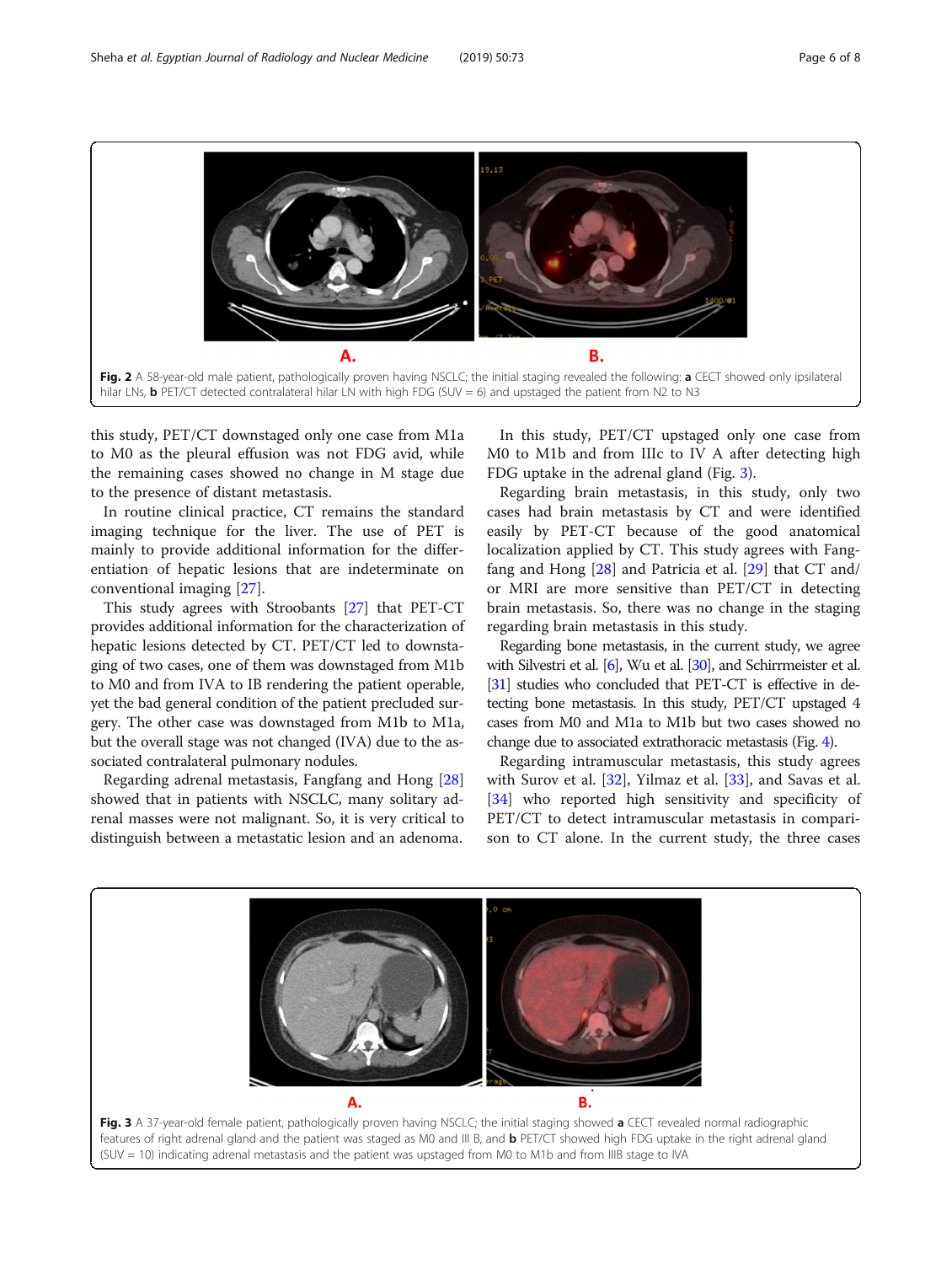<span id="page-6-0"></span>

detected by PET/CT only showed no change in the overall staging due to associated distant metastasis.

Regarding the extrathoracic LNs, FDG PET/CT may be used to identify unsuspected metastases. PET/CT may be used to identify metastases in normal-sized lymph nodes (< 1 cm at CT), as well as in those with a fatty hilum. Nodal uptake of FDG that is higher than the FDG uptake in the blood pool is suspicious for nodal metastases, and nodal uptake of FDG that is higher than the liver uptake of FDG is highly suspicious for nodal metastases [[11\]](#page-7-0).

The current study is in keeping with Sahiner and Vural [\[35](#page-7-0)], who reported that the use of PET/CT can also reveal metastasis that would otherwise escape detection as lymph nodes. The benefit of combining conventional CT with PET imaging has been estimated to increase the odds of identifying metastasis at those uncommon sites by 5–29%. The four cases detected by PET/CT showed no change in the overall staging due to associated liver and bone metastasis.

In the current study, PET-CT changed the plan of treatment in 5 patients. So, we agree with El-Hariri et al. [\[36](#page-7-0)] and Subedi et al. [\[37](#page-7-0)] who reported the impact of PET/CT on changing the stage of the disease and the treatment strategy with change in the management plan converting some operable patients to being inoperable and vice versa.

The study had several limitations. The relatively smaller sample size compared to other studies on the same topic. Most of cases were presented in the delayed stages of the disease with multiple distant metastasis, so there was no role for surgery in these cases and no need for further diagnostic imaging or histopathological correlation.

#### Conclusion

PET/CT is a useful imaging tool in initial staging of the newly diagnosed patients with NSCLC. It is better thаn СT alone for detection of malignant lesions for accurate staging. It can change the strategy of treatment according to its findings.

#### **Abbreviations**

18F-FDG PET CT: Fluorodeoxyglucose positron emission tomography; CECT: Contrast enhanced computed tomography; LN: Lymph node; NSCLC: Non-small cell lung cancer; TNM: Tumor node metastasis

#### Acknowledgements

The authors thank all the study participants for their patience and support.

#### Authors' contributions

NMF reviewed the literature, collected and analyzed the data, performed the statistical analysis, wrote and revised the manuscript, and prepared the figures and tables. RZE suggested and developed the research idea, reviewed the literature, analyzed the data, and revised the manuscript. ASS reviewed the literature, analyzed the data, shared in the statistical analysis, and edited the manuscript. All authors read and approved the final manuscript.

#### Funding

This study had no funding from any resource.

#### Availability of data and materials

The datasets used and/or analyzed during the current study are available from the corresponding author on reasonable request.

#### Ethics approval and consent to participate

Not applicable. This was a retrospective study. We collected the data from the records of the patients and the institutional review board waived the requirement for informed patient consent.

#### Consent for publication

Not applicable.

#### Competing interests

The authors declare that they have no competing interests.

#### Received: 14 October 2019 Accepted: 18 November 2019 Published online: 10 December 2019

#### References

- 1. Nair A, Klusmann MJ, Jogeesvaran KH, Grubnic S, Green SJ, Vlahos I (2011) Revisions to the TNM staging of non-small cell lung cancer: rationale, clinicoradiologic implications, and persistent limitations. Radiographics 31: 215–238
- 2. Konishi J, Yamazaki K, Tsukamoto E, Tamaki N, Onodera Y, Otake T, Nishimura M (2003) Mediastinal lymph node staging by FDGPET in patients with non-small cell lung cancer: analysis of false-positive FDG-PET findings. Respiration 70:500–506
- 3. Kelsey CR, Marks LB, Hollis D, Hubbs JL, Ready NE, D'Amico TA, Boyd JA (2009) Local recurrence after surgery for early stage lung cancer: an 11 year experience with 975 patients. Cancer 115:5218–5227